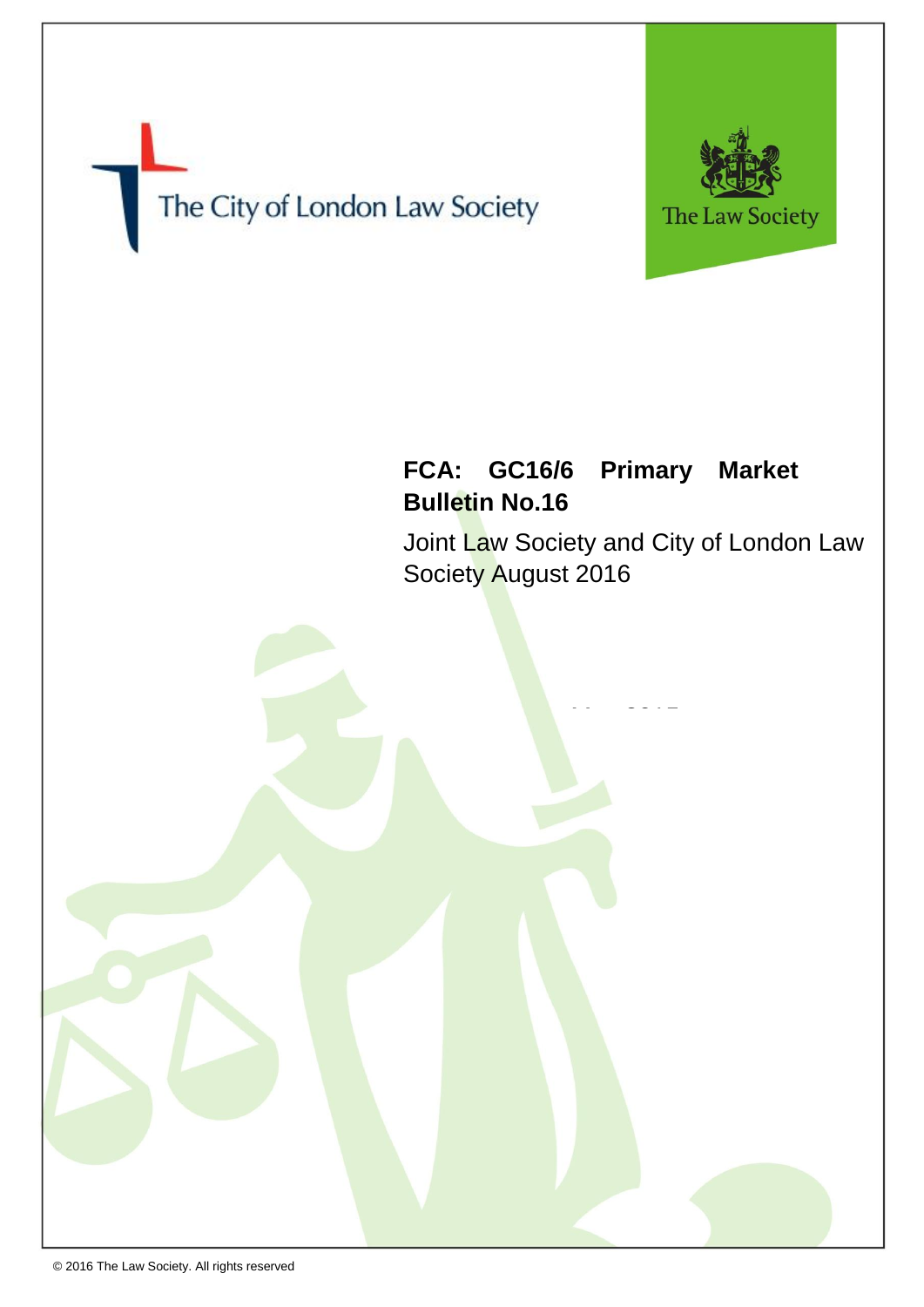The views set out in this paper have been prepared by a Joint Working Party of the Company Law Committees of the Law Society of England and Wales ('the Law Society') and the City of London Law Society ('the CLLS').

The Law Society is the professional body for solicitors in England and Wales, representing over 160,000 registered legal practitioners. It represents the profession to Parliament, Government and regulatory bodies in both the domestic and European arena and has a public interest in the reform of the law.

The CLLS represents approximately 17,000 City lawyers through individual and corporate membership, including some of the largest international law firms in the world. These law firms advise a variety of clients from multinational companies and financial institutions to Government departments, often in relation to complex, multijurisdictional legal issues. The CLLS responds to a variety of consultations on issues of importance to its members through its 19 specialist committees.

The Joint Working Party is made up of senior and specialist corporate lawyers from both the Law Society and the CLLS who have a particular focus on issues relating to capital markets. We welcome the opportunity to respond to the Primary Market Bulletin 16.

## **Response**

We set out below those technical notes on which we have comments regarding the proposed changes.

## **Share buy-backs with mix and match facilities (UKLA/TN/202.2)**

We think that the additional introductory wording is misleading as it may be construed as meaning that buy-back programmes must be carried out in accordance with Article 5 of the Market Abuse Regulation whereas recital (12) makes it clear that this is not the case. We therefore suggest that the introductory wording to this technical note is amended to read as follows: "Issuers need to ensure that they comply with the Market Abuse Regulation when they undertake any buy-back programmes."

## **Delaying disclosure/dealing with leaks and rumours (UKLA/TN/520.2)**

We think that the second paragraph of this note should be made more clear to ensure the intention that the disclosure obligation only relates to the inside information "which directly concerns that issuer" is not lost. We suggest that this could be achieved by amending the second paragraph of this note and tracking the wording from Article 17(1) of MAR.

In the second paragraph of the section headed "Delaying public disclosure of inside information", reference to Article 11 of MAR has been added. Article 11 refers to market soundings which are stated as comprising "the communication of information, prior to the announcement of a transaction, in order to gauge the interest of potential investors in a possible transaction and the conditions relating to it such as its potential size or pricing, to one or more potential investors". The paragraph in question refers to "internal briefings" and we do not consider that Article 11 is relevant to these, as the term suggests a communication taking place either within the issuer or with advisers to the issuer.